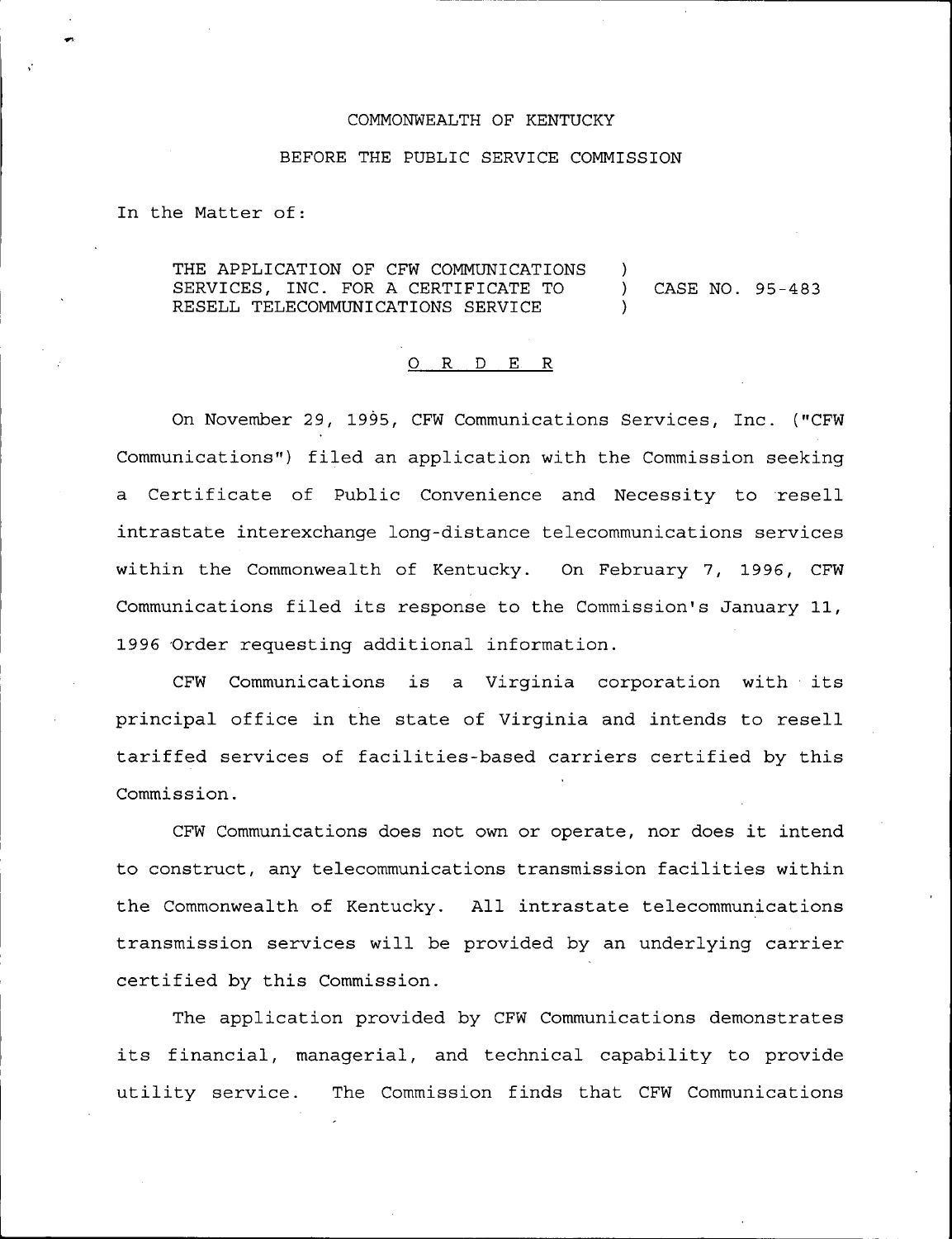should be authorized to resell intrastate interexchange longdistance telecommunications services within the Commonwealth of Kentucky.

CFW Communications filed its proposed tariff on November 29, 1995. The Commission finds that the rates proposed by CFW Communications should be approved as the fair, just, and reasonable rates to be charged.

In Administrative Case No. 306,<sup>1</sup> the Commission stated the importance of eliminating possible customer confusion arising from the name . of the billing service, rather than the name of the provider of telecommunications services, appearing on the bill. Accordingly, CFW Communications should ensure that its name appears prominently on all bills issued to customers for services rendered.

The Commission, having considered the evidence of record and being otherwise sufficiently advised, HEREBY ORDERS that:

1. CFW Communications be and it hereby is granted authority to resell intrastate interexchange long-distance telecommunications services within the Commonwealth of Kentucky on and after the date of this Order.

2. CFW Communications shall ensure that its name appears prominently on all bills issued to customers for services rendered.

3. CFW Communications' authority to provide service is strictly limited to those services described in this Order and CFW . Communications' application.

Administrative Case No. 306, Detariffing Billing and  $\mathbf{1}$ Collection Services, Order Dated April 30, 1990.

 $-2-$